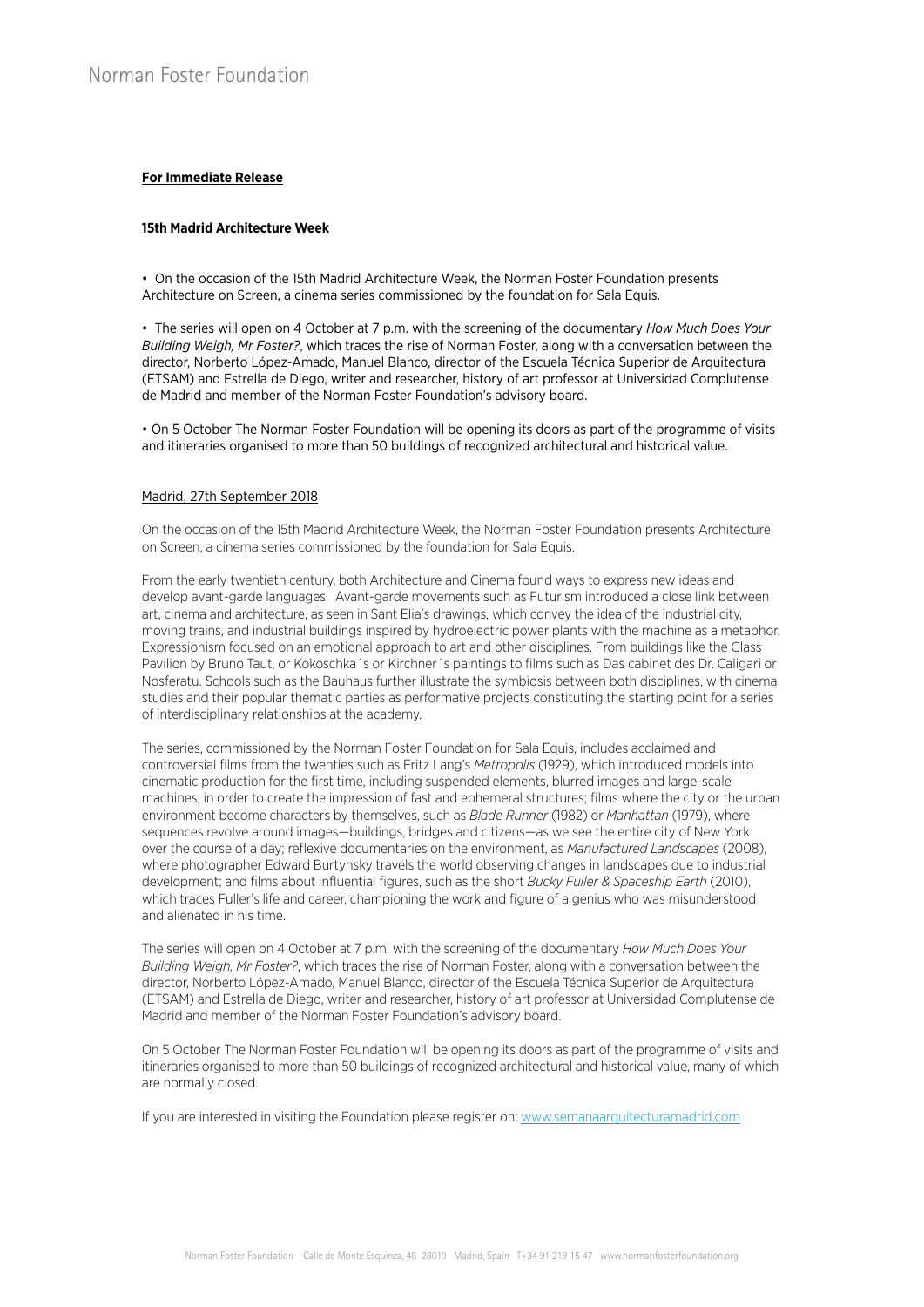# Norman Foster Foundation

#### *Architecture on Screen – Programme*

# 4 October

7:00 p.m.: *How much does your building weigh, Mr Foster?*  Norberto López Amado and Carlos Carcas, 2010, UK, 78 min.

10 p.m.: Metropolis Fritz Lang, 1927, Germany, 153 min.

5 October 10 p.m.: *Blade Runner*  Ridley Scott, 1982, USA, 117 min.

#### 6 October

4:30 p.m.: *Manufactured Landscapes*  Jennifer Baichwal, 2008, Canada, 80 min.

7:00 p.m.: *Manhattan*  Woody Allen, 1979, USA, 96 min.

7 October 4:30 p.m.: *Manhattan* Woody Allen, 1979, USA, 96 min.

8 October 10 p.m.: *Europa Europa*  Agnieszka Holland, 1990, Germany, 115 min.

#### 9 October

10 p.m.: *Bucky Fuller & Spaceship Earth + How much does your building weigh, Mr Foster?* Carlos Carcas, 2010, Spain, 20 min. Norberto López Amado and Carlos Carcas, 2010, UK, 78 min.

10 October 7:00 p.m.: *Europa Europa*  Agnieszka Holland, 1990, Germany, 115 min.

10 p.m.: *Blade Runner* Ridley Scott, 1982, USA, 117 min.

11 October 7:00 p.m.: *Metropolis* Fritz Lang, 1927, Germany, 153 min.

10 p.m.: *Manufactured Landscapes*  Jennifer Baichwal, 2008, Canada, 80 min.

For further information, please visit www.salaequis.es